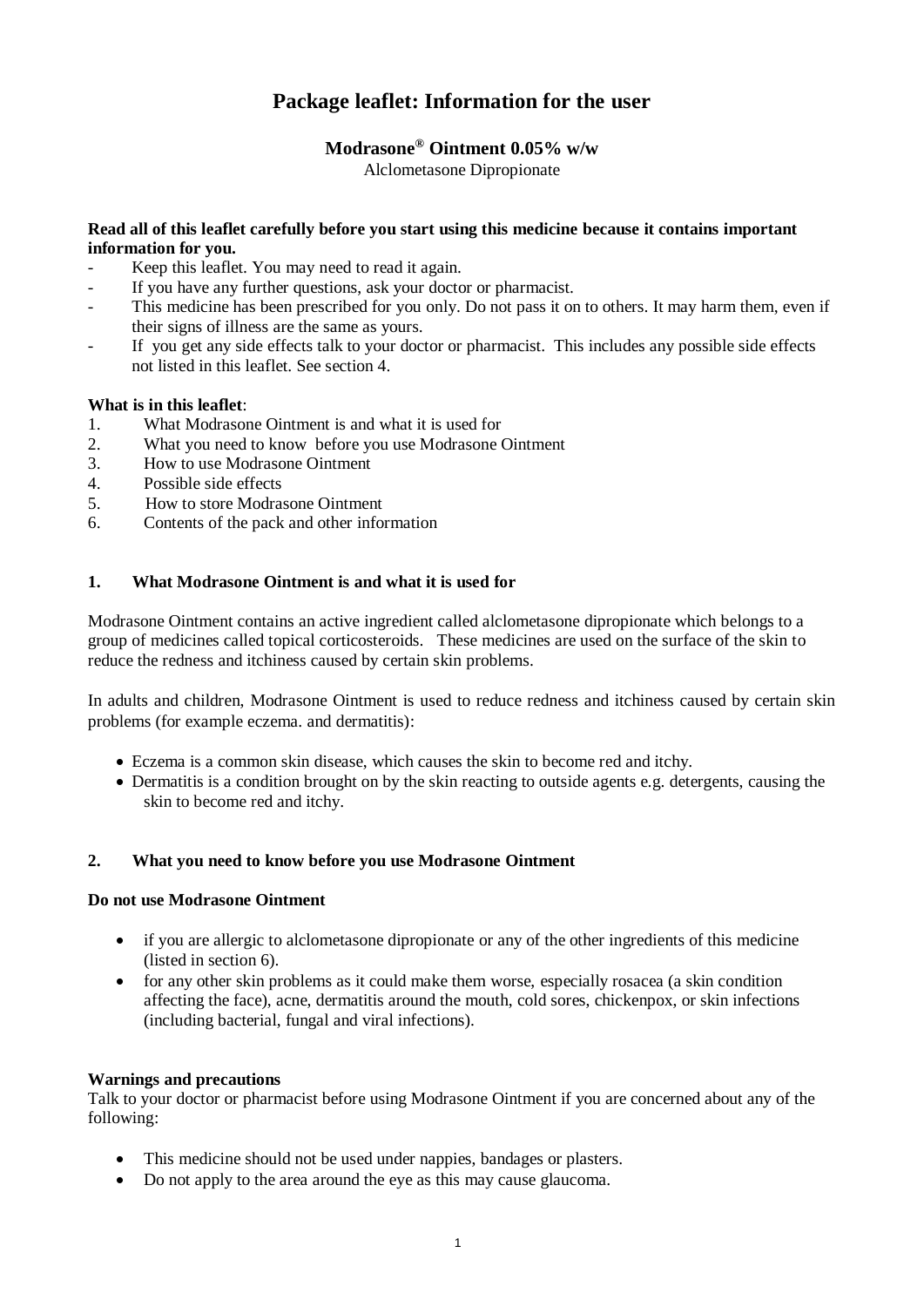- Use of topical corticosteroids in children and adults can cause Cushing's syndrome (fatigue, muscle weakness, weight gain, high blood pressure, rounded face with a reddish complexion).
- HPA axis suppression in children and adults (fatigue, depression, anxiety, and suppressed immune system) can occur with large doses of corticosteroids, recovery is usually prompt on stopping treatment.
- If irritation develops, stop treatment.
- Antifungal or antibacterial medicines should be used if a skin infection is present.
- Corticosteroids may cause cataract development.
- Modrasone ointment is not for use in the eye.

Do not smoke or go near naked flames ‐ risk of severe burns. Fabric (clothing, bedding, dressings, etc) that has been in contact with this product burns more easily and is a serious fire hazard. Washing clothing and bedding may reduce product build‐up but not totally remove it.

# **Children**

If the ointment is used more often than it should, or more than prescribed, it can affect some of your child's hormones. This may affect their growth and development.

- Do not use on children for longer than 2 weeks.
- High pressure in the skull (bulging fontanelle, headaches, swelling of the eyes) has been reported in children using corticosteroids.
- Children may be more likely to develop side effects.

#### **Pregnancy and breast-feeding**

If you are pregnant or breast-feeding, think you may be pregnant or are planning to have a baby, ask your doctor or pharmacist for advice before taking this medicine.

#### **Modrasone Ointment contains propylene glycol**

This medicine contains 20 mg propylene glycol in each gram of ointment. Propylene glycol may cause skin irritation.

Do not use this medicine in babies less than 4 weeks old with open wounds or large areas of broken or damaged skin (such as burns) without talking to your doctor or pharmacist

# **3. How to use Modrasone Ointment**

Always use Modrasone Ointment exactly as your doctor has told you. You should check with your doctor or pharmacist if you are not sure.

- For adults and children, a thin layer of Modrasone Ointment gentlty masaged into the affected area two or three times a day, unless otherwise instructed by your doctor. Ask your doctor about the duration of the treatment.
- You must not use a large amount of Modrasone Ointment in the same area for a long time (for example every day for many weeks or months).
- Do not apply Modrasone Ointment under a dressing, such as a plaster or bandage, as this makes it easier for the active ingredient to pass through the skin and possibly cause some unwanted effects.
- If the ointment is for your child, do not use it under a nappy, as this makes it easier for the active ingredient to pass through the skin and possibly cause some unwanted effects.

Instructions for use:

- 1. Wash your hands before applying the ointment
- 2. Apply a thin film of the ointment and rub gently until it has all disappeared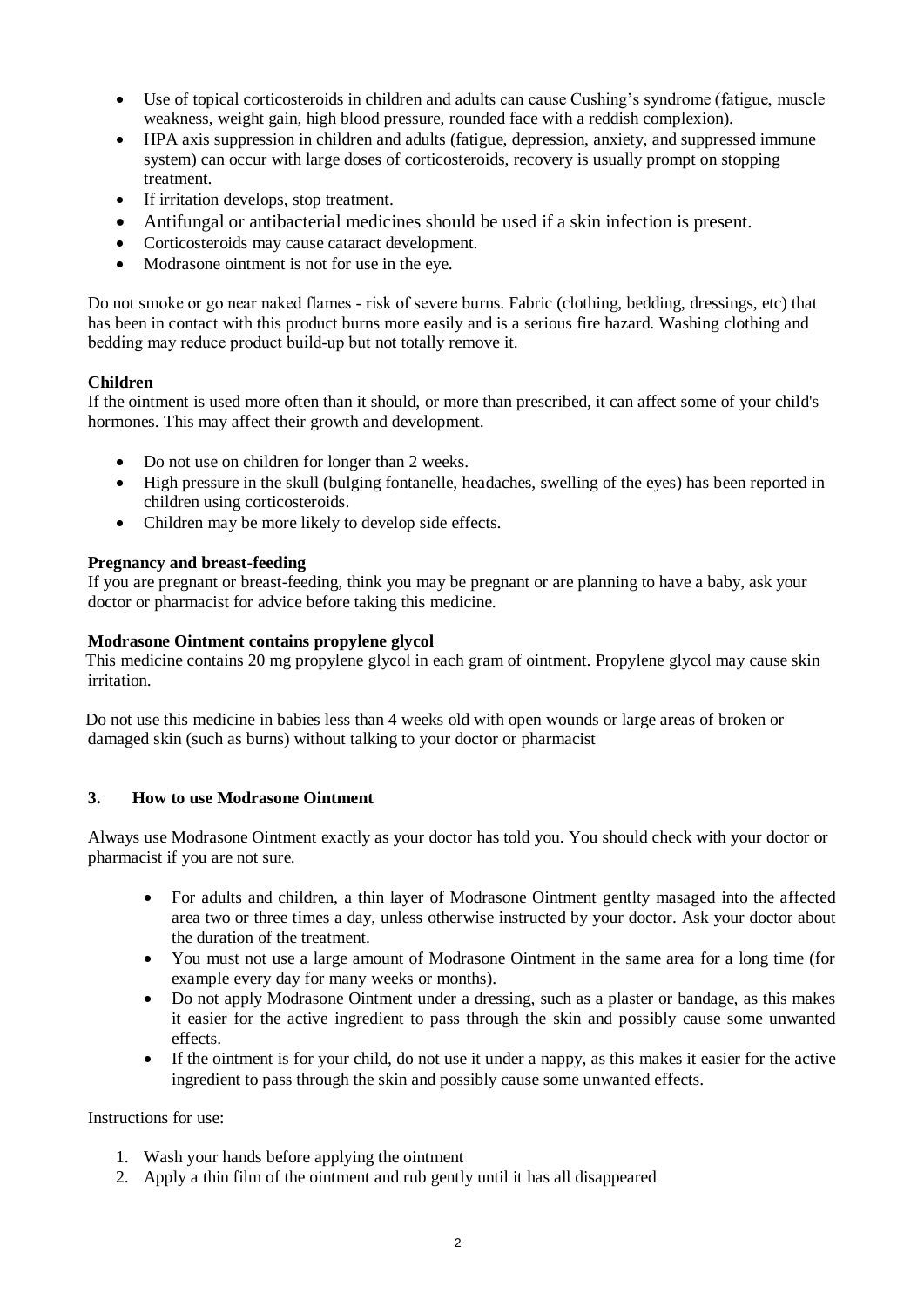3. Wash your hands after applying the ointment to the affected area, unless the ointment is used to treat your hands.

#### **If you use more Modrasone Ointment than you should**

Tell your doctor if;

- you use the ointment more often than you should, or on large areas of your body as it can affect some of your hormones.
- you have not followed the dosage instructions, or your doctor's advice and have used the ointment too frequently or for a longer time than prescribed.
- you (or somebody else) accidentally swallows the ointment, it should not produce any undesirable effects. However, if you are worried, you should speak to your doctor.

#### **If you forget to use Modrasone Ointment**

If you forget to use your ointment at the right time, use it as soon as you remember then carry on as before. Do not double the amount of ointment used to make up for a forgotten dose.

If you have any further questions on the use of this medicine, ask your doctor or pharmacist.

#### **4. Possible side effects**

Like all medicines, this medicine can cause side effects, although not everybody gets them. Most people find that when the ointment is used correctly, it does not cause any problems.

However, if you use more ointment than you should, particularly on your face, it can cause:

- Thinning of the skin, stinging, blistering, peeling, swelling, itching, burning, skin rash, dryness of the skin and you may notice red marks. This can happen more easily in infants and children.
- Inflammation of the hair follicles, excessive hair growth, reduced skin pigmentation and allergic skin reactions.
- Dermatitis (skin inflammation), a condition brought on by the skin reacting to outside agent e.g. detergents, causing the skin to become red and itchy.

#### **Reporting of side effects**

If you get any side effects, talk to your doctor, pharmacist or nurse. This includes any possible side effects not listed in this leaflet. You can also report side effects directly via HPRA Pharmacovigilance, Website: [www.hpra.ie.](http://www.hpra.ie/) By reporting side effects you can help provide more information on the safety of this medicine.

#### **5. How to store Modrasone Ointment**

Keep this medicine out of the reach and sight of children.

Do not use Modrasone Ointment after the expiry date which is stated on the label and carton after 'EXP'. The expiry date refers to the last day of that month.

Do not be store above 25°C.

Do not throw away any medicines via wastewater or household waste. Ask your pharmacist how to dispose of medicines no longer required. These measures will help to protect the environment.